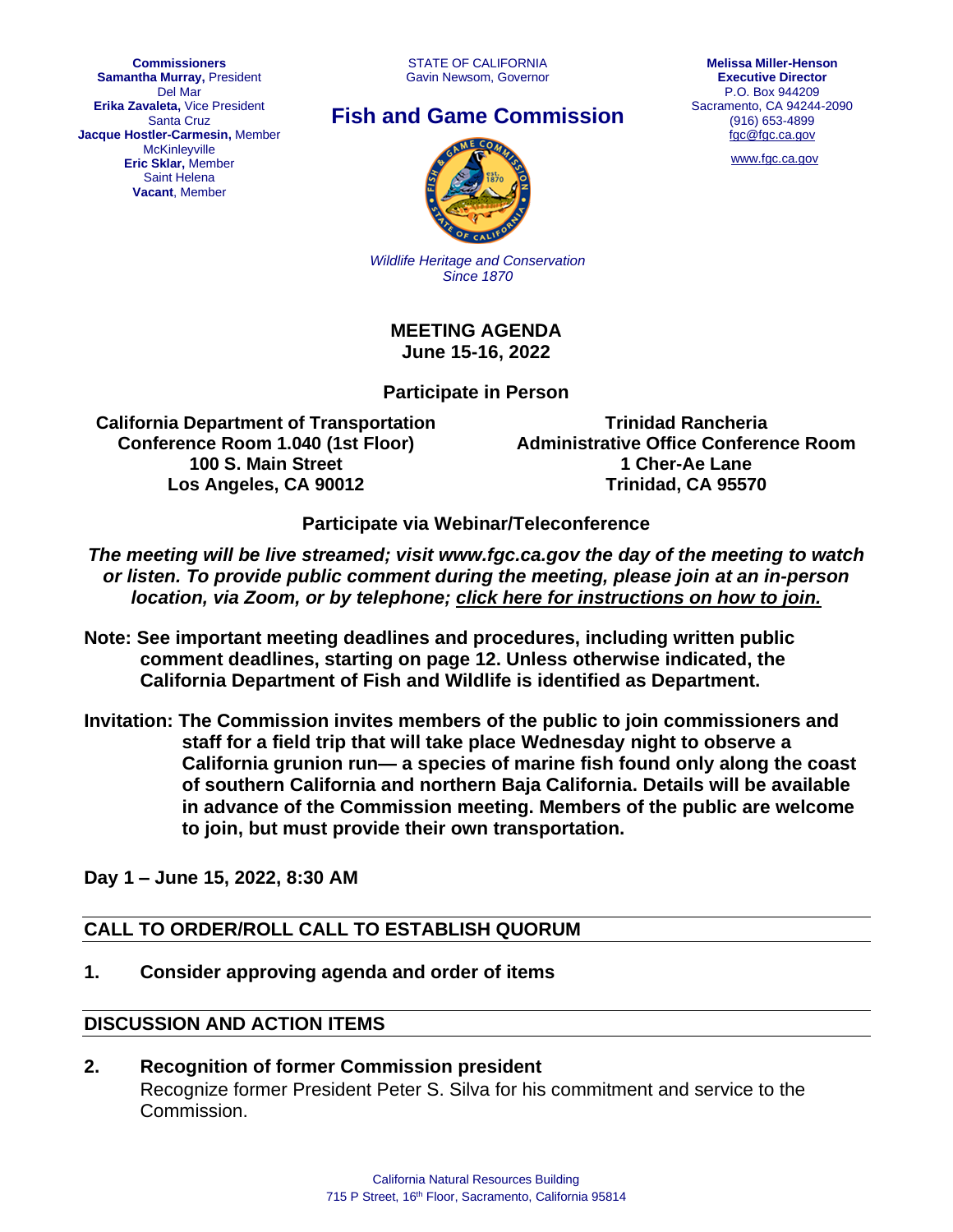#### **3. Commission executive director and Department reports**

Receive updates on items of note since the previous Commission meeting.

(A) *Commission executive director's report* I. Justice, equity, diversity and inclusion update

#### (B) *Department director and Law Enforcement Division*

#### **4. Wildlife Prosecutor of the Year**

Announce recipient of the Commission's annual Wildlife Prosecutor of the Year award, consistent with the Commission's policy adopted in 2016.

#### **5. Western Joshua tree**

Consider the petition, the Department's status review report, and comments received to determine whether listing western Joshua tree (*Yucca brevifolia*) as threatened under the California Endangered Species Act (CESA) is warranted. (Pursuant to sections 2075 and 2075.5, Fish and Game Code) Note: Findings will be adopted at a future meeting.

#### **6. Temblor legless lizard**

Consider and potentially act on the petition, Department's evaluation report, and comments received to determine whether listing Temblor legless lizard (*Anniella alexanderae*) as threatened or endangered under CESA may be warranted. (Pursuant to sections 2074 and 2074.2, Fish and Game Code)

### **7. Milo Baker's lupine**

Consider the petition, the Department's status review report, and comments received to determine whether changing the status of Milo Baker's lupine (*Lupinus milo-bakeri*) from threatened to endangered under CESA is warranted.

(Pursuant to sections 2075 and 2075.5, Fish and Game Code) Note: Findings will be adopted at a future meeting.

### **CONSENT ITEMS**

Note: Items on the consent calendar are expected to be routine and non-controversial. After public comment, the Commission will consider approving items on the consent calendar in a single vote without discussion. The presiding commissioner may choose to remove any item from the consent calendar and allow a separate discussion and potential action on that item in response to a request by a Commission member, staff, or an interested person.

### **8. White Seabass Fishery Management Plan**

Receive the Department's White Seabass Fishery Management Plan 2020-2021 Annual Review report.

(Pursuant to Section 5.9, White Seabass Fishery Management Plan)

#### **9. Pink (ocean) shrimp fishery management plan implementing regulations**

Consider adopting proposed additions and amendments to existing prawn or shrimp commercial trawling regulations that implement the *Pink (Ocean) Shrimp,* Pandalus jordani, *Fishery Management Plan*.

(Add sections 56.00 and 56.01 and amend sections 120, 120.1 and 705, Title 14, CCR)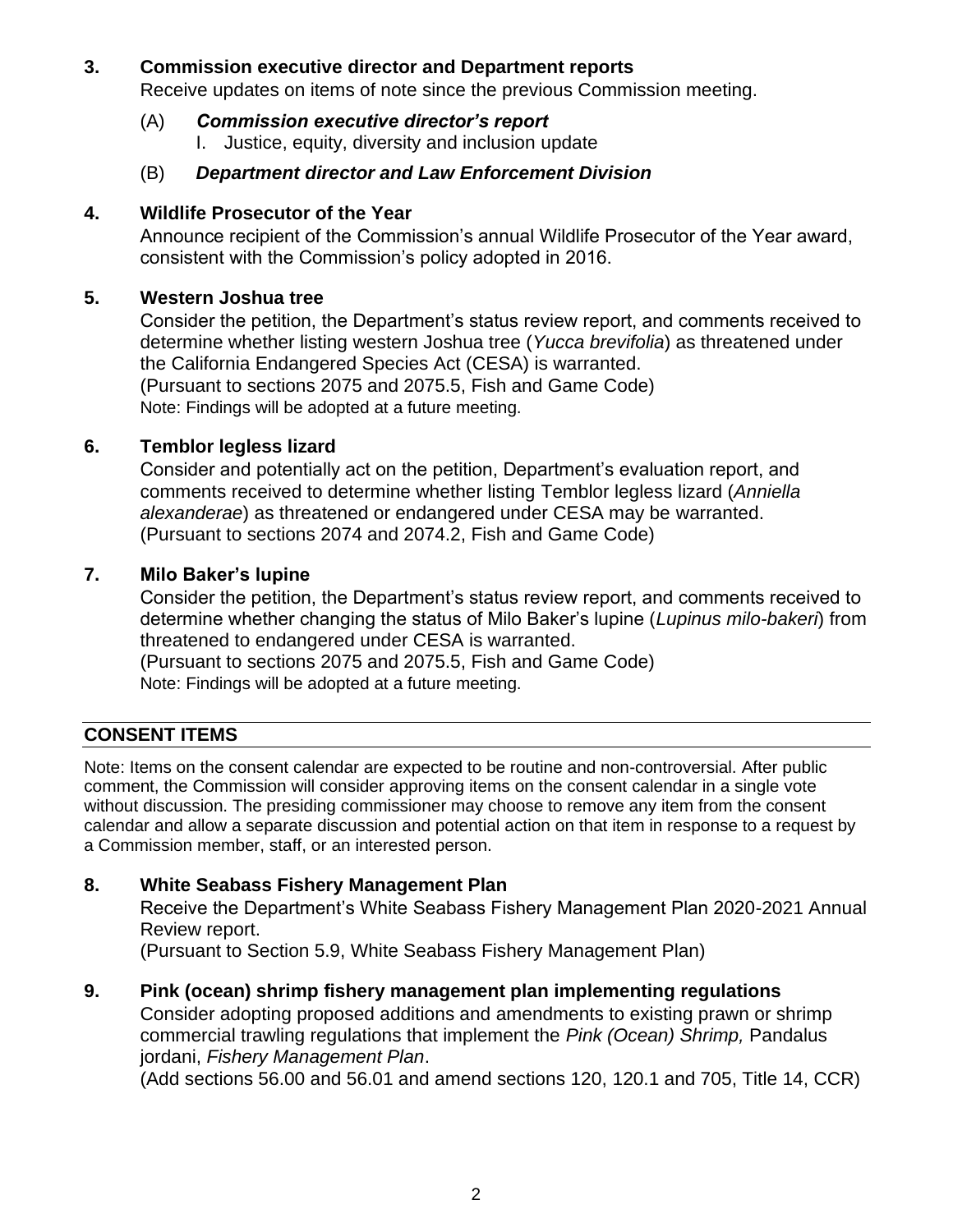### **10. Clarification of allowed and prohibited use for state marine recreational management areas (SMRMAs)**

Consider adopting proposed regulations to clarify allowed and prohibited uses for SMRMAs.

(Amend subsections 632(b)(9), (37), (41), (42) and (91), Title 14, CCR)

## **11. Kelp Harvest Plan**

Receive updated kelp harvest plan proposed by Sustainable Ocean Harvest, LLC for mechanical harvest of giant kelp (*Macrocystis pyrifera*) in leasable administrative kelp beds 29, 30, 31, 32 (Santa Barbara County) and open beds 114 and 117 (Santa Barbara County); and receive Department recommendation. (Pursuant to Section 165(c)(6), Fish and Game Code)

*Potential action is expected to be scheduled for the August 17-18, 2022 meeting.*

### **12. Five-year private lands wildlife habitat enhancement and management area (PLM) plans**

Consider approving five-year PLM plans and 2022-2026 licenses for 4 properties. (Pursuant to Section 601, Title 14, CCR)

- (A) Butte County
	- I. Deseret Farms
- (B) Humboldt County
	- I. Stover Ranch
- (C) Lassen County
	- I. Ash Valley Ranch
	- II. Walton Homestead Family, LLC
- (D) Modoc County
	- I. Lookout Ranch
- (E) Shasta County
	- I. Jerusalem Creek Ranch
	- II. Rickert Ranch
- (F) Tehama County
	- I. El Rancho Rio Frio

## **13. Annual PLM plans**

Consider approving annual PLM plans and 2022/2023 licenses for 44 properties. (Pursuant to Section 601, Title 14, CCR)

- (A) Butte County
	- I. Llano Seco Ranch
	- II. Soper-Wheeler Ranch
- (B) Butte/Tehama Counties
	- I. Rock Creek Ranch
- (C) Calaveras County
	- I. Ordway Ranch
- (D) Glenn County
	- I. Anderson Ranch
	- II. Bird Haven Ranch
	- III. Spurlock Ranch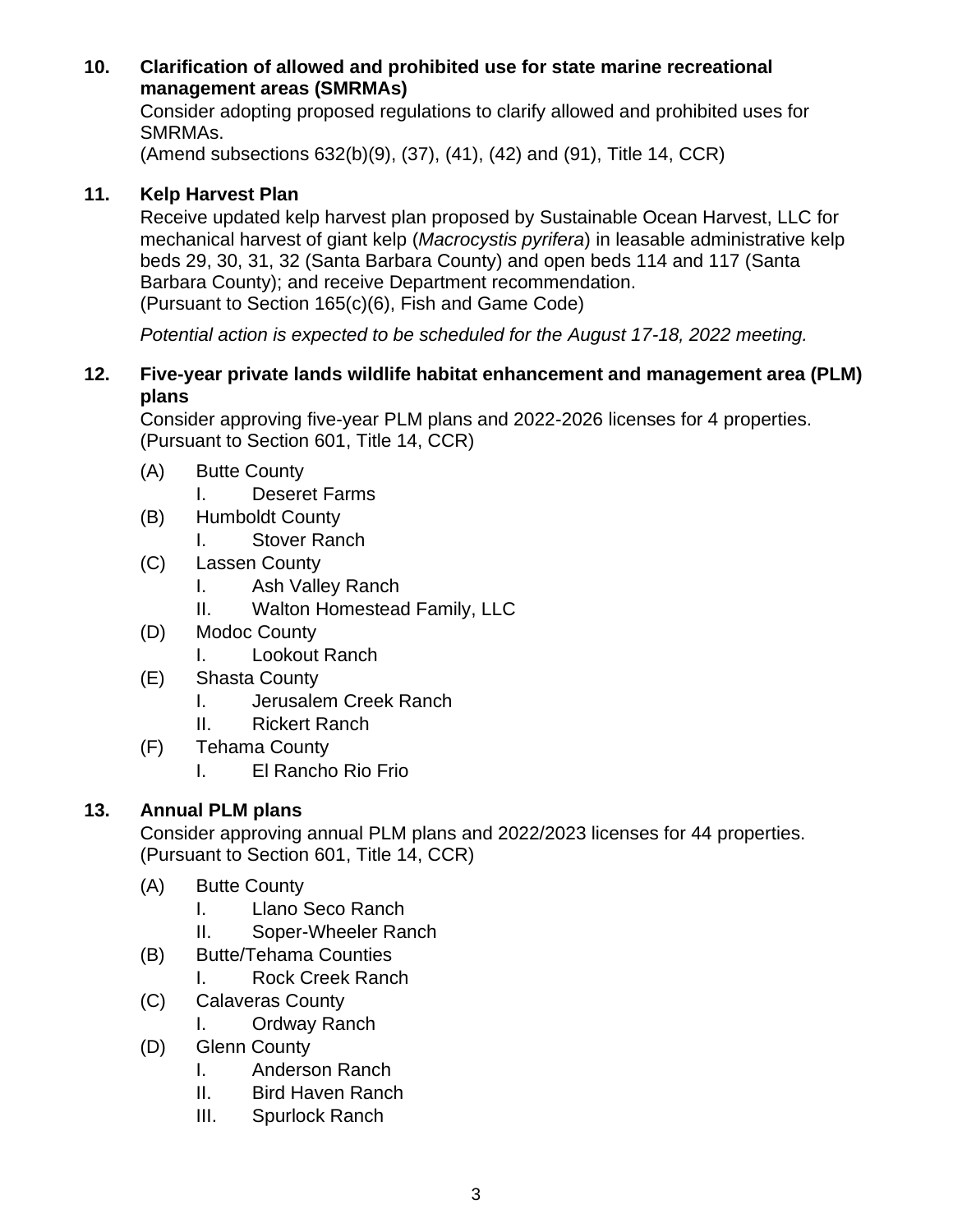- (E) Humboldt/Trinity Counties
	- I. Wilkinson Hunting Club
- (F) Lassen County
	- I. Clarks Valley Ranch
	- II. Dixie Valley Ranch
	- III. Five Dot Ranch Avila Unit
	- IV. Five Dot Ranch Horse Lake Unit
	- V. Five Dot Ranch School Section Unit
	- VI. Five Dot Ranch Tunnel Springs Unit
	- VII. Five Dot Ranch Willow Creek Unit
	- VIII. Kramer Ranch
	- IX. Mendiboure Cold Springs Ranch
	- X. Mendiboure Ranch
	- XI. Observation Peak Ranch
	- XII. Red Rock Ranch
- (G) Los Angeles County
	- I. Santa Catalina Island
- (H) Mendocino County
	- I. Four Pines Ranch
	- II. R-R Ranch
	- III. Spring Valley Ranch
- (I) Modoc County
	- I. Basin View Ranch
	- II. Roberts Ranch
	- III. SL Ranch
- (J) Monterey County
	- I. Bardin Ranch
- (K) San Bernardino County
	- I. Big Morongo Springs Ranch
- (L) Shasta County
	- I. Black Ranch
	- II. Clover Creek Ranch
	- III. Duncan Creek Ranch
	- IV. Hathaway Oak Run Ranch
	- V. JS Ranch
- (M) Siskiyou County
	- I. Long Prairie Farms
	- II. Pondosa
	- III. Red Rock Valley Farms
- (N) Santa Clara County
	- I. Coon Creek Ranch
- (O) San Joaquin County
	- I. Corral Hollow Ranch
- (P) Solano County
	- I. Buckeye Ranch
- (Q) Tehama County
	- I. Big Bluff Ranch
	- II. Little Dry Creek Ranch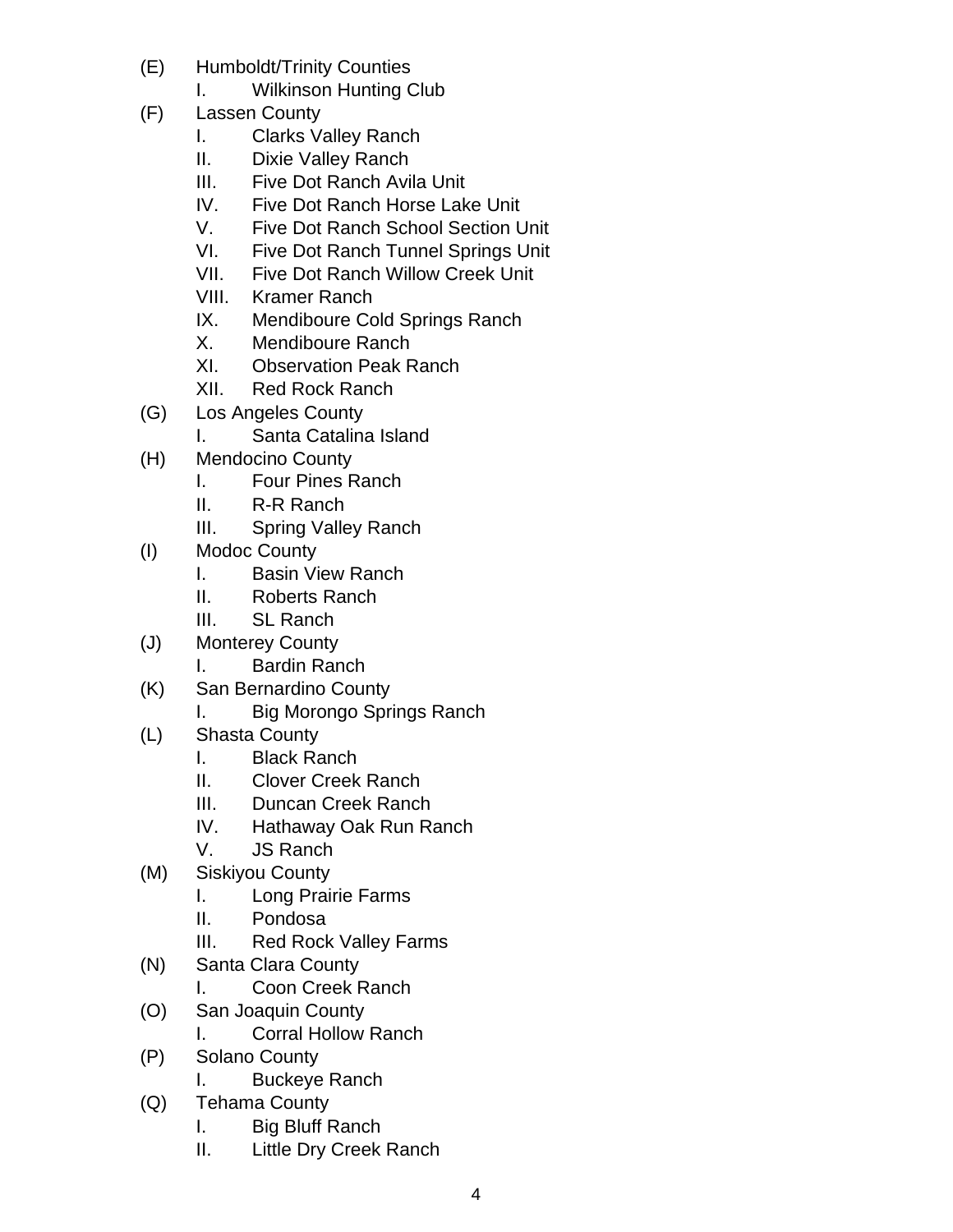- III. Salt Creek Ranch
- (R) Yuba County

I. Sugarloaf-Bangor Ranch

## **14. Initial PLM plans**

Consider approving initial PLM plans and 2022-2026 licenses for 5 properties. (Pursuant to Section 601, Title 14, CCR)

- (A) Butte County
	- I. Angel Slough
	- II. M&T Chico Ranch
- (B) Shasta County
	- I. Kampmann Ranch
- (C) Tehama County
	- I. Mill Creek Ranch
- (D) Yolo County
	- I. Smith Flat Ranch

## **15. Inyo rock daisy**

Receive the Department's 90-day evaluation report on the petition to list Inyo rock daisy (*Perityle inyoensis* synonym *Laphamia inyoensis*) as threatened or endangered under CESA.

(Pursuant to Section 2074, Fish and Game Code)

## **16. Duck stamp expenditure proposals**

Consider approving proposed Duck Stamp projects from the Duck Stamp Dedicated Account funds for Fiscal Year 2022-23. (Pursuant to Section 3702, Fish and Game Code)

## **GENERAL PUBLIC COMMENT**

## **17. General public comment for items not on the agenda**

Receive public comment regarding topics within the Commission's authority that are not included on the agenda.

Note: *New petitions for regulation change submitted since the previous meeting are now received under the agenda item "Regulation change petitions."*

Note: The Commission may not discuss or take action on any matter raised during this item, except to decide whether to place the matter on the agenda of a future meeting (sections 11125 and 11125.7(a), California Government Code).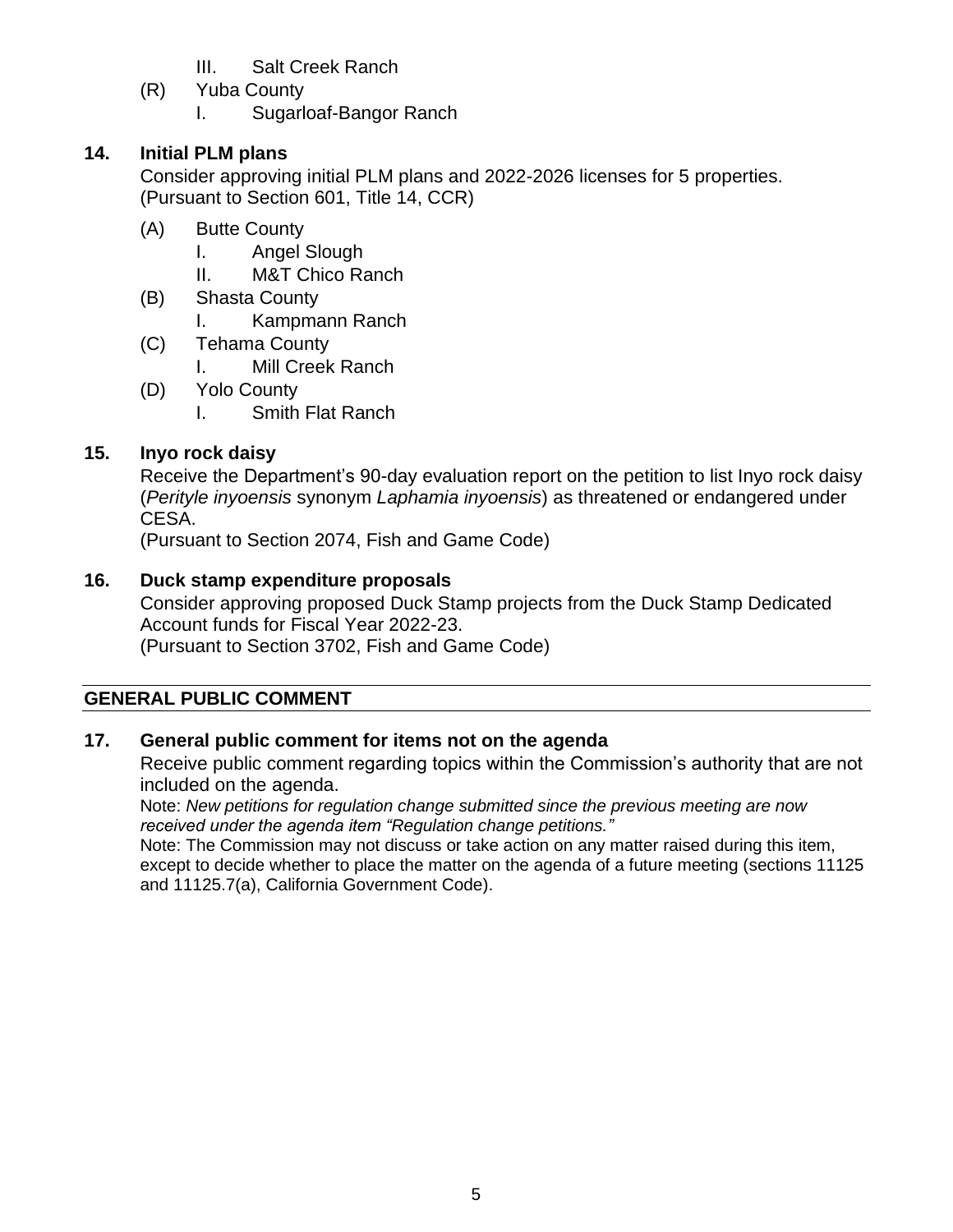#### **CALL TO ORDER/ROLL CALL TO ESTABLISH QUORUM**

#### **PUBLIC COMMENT**

#### **18. General public comment for items not on the agenda**

Receive public comment regarding topics within the Commission's authority that are not included on the agenda.

Note: *New petitions for regulation change submitted since the previous meeting are now received under the agenda item "Regulation change petitions."*

Note: The Commission may not discuss or take action on any matter raised during this item, except to decide whether to place the matter on the agenda of a future meeting (sections 11125 and 11125.7(a), Government Code).

#### **DISCUSSION, ACTION, AND INFORMATIONAL ITEMS**

**19. Recreational sub-bag limits for vermilion, copper and quillback rockfishes emergency**

Discuss and consider adopting a 90-day extension of emergency regulations for subbag limits for vermilion rockfish, quillback rockfish, and copper rockfish. (Amend Section 28.55, Title 14, CCR)

**20. Recreational and commercial fishing regulations for federal groundfish and associated species**

Consider authorizing publication of notice of intent to amend recreational and commercial regulations for federal groundfish and associated species for consistency with federal rules in 2023 and 2024.

(Amend sections 27.20, 27.25, 27.30, 27.35, 27.40, 27.45, 27.50, 28.26, 28.27, 28.28, 28.29, 28.47, 28.48, 28.49, 28.54, 28.55, 28.56, 28.58, 52.10, 150.06 and 150.16, Title 14, CCR)

#### **21. Pending aquaculture lease amendment requests**

#### (A) *Hog Island Oyster Company*

Consider approving Department recommendation to authorize harvest of edible macroalgal species naturally recruited on aquaculture gear for state water bottom lease nos. M-430-10, M-430-11, M-430-12, and M-430-15 in Tomales Bay. (Pursuant to Section 15400, Fish and Game Code)

#### **22. Game fish contests**

Consider adopting proposed amendments to game fish contest regulations. (Amend Section 230, Title 14, CCR)

#### **23. Low flow fishing restrictions due to drought conditions**

Discuss and consider adopting a 90-day extension of emergency regulations for low flow inland sport fishing restrictions due to drought conditions. (Amend subsections  $7.40(b)(40)(A)$  and  $8.00(a)$  and (b), Title 14, CCR)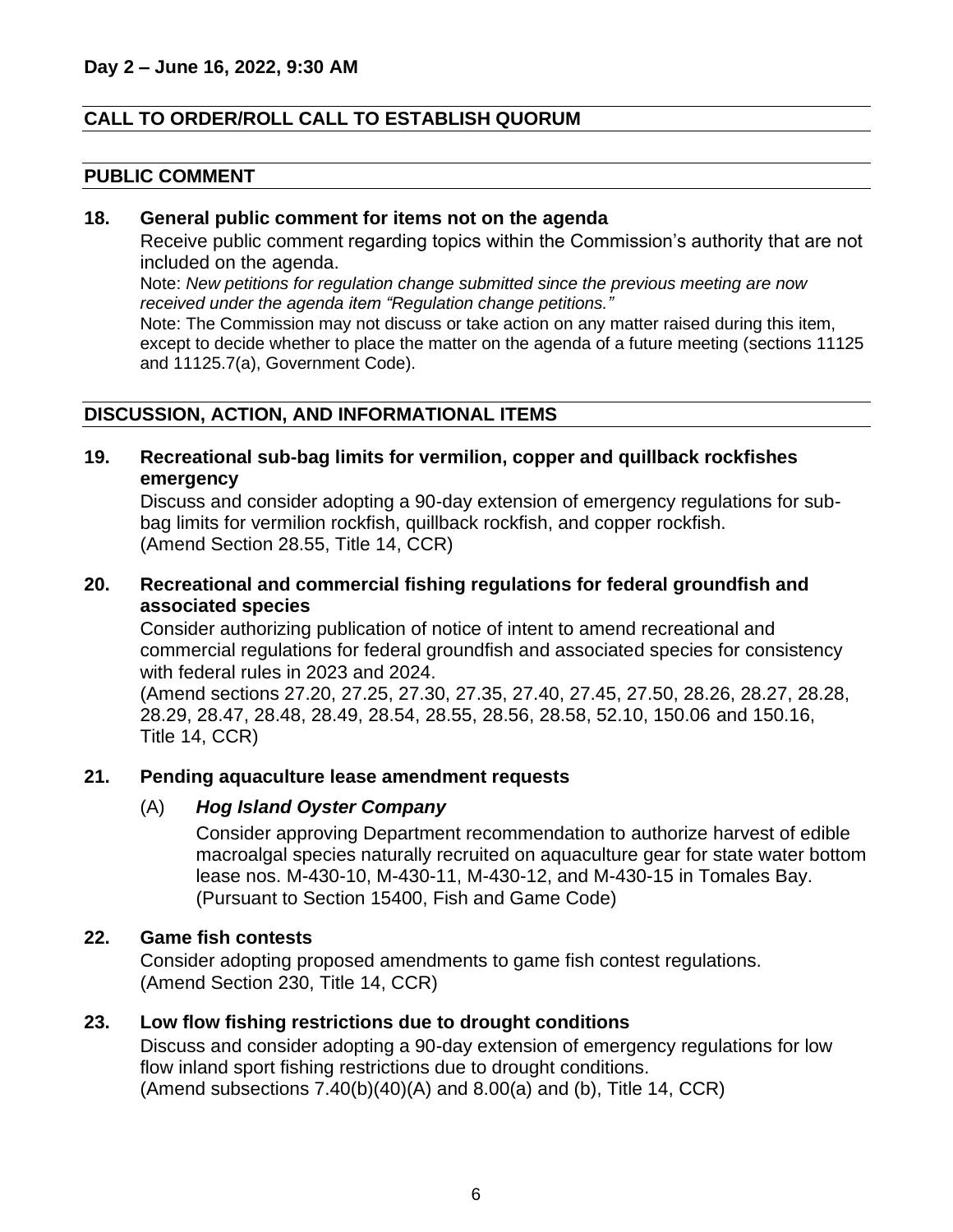## **24. Sport fishing regulation updates**

Discuss proposed amendments to freshwater and ocean sport fishing regulations. (Amend sections 2.00, 2.25, 2.30, 5.00, 5.15, 5.41, 5.75, 5.79, 5.85, 5.87, 7.40, 7.50, 8.00, and 29.85, Title 14, CCR)

### **25. Regulation change petitions**

#### (A) *New petitions*

Receive new petitions for regulation change. (Pursuant to Section 662, Title 14, CCR)

*Consideration of whether to grant, deny, or refer for additional review is expected to be scheduled for the August 17-18, 2022 meeting.*

### (B) *Previously received petitions*

Consider whether to grant, deny, or refer for additional review, petitions for regulation change received at previous meetings. Any petitions granted today will be added to the Commission's rulemaking calendar for development and future consideration.

(Pursuant to Section 662, Title 14, CCR)

- I. *Petition 2021-015*: Request to make shortfin corvina an official California game fish and change size limit to 15 inches
- I. *Petition 2022-04:* Request to revise boundaries of Vandenburg State Marine Reserve to allow some shore fishing
- II. *Petition 2022-05*: Request to change the way waterfowl reservations are drawn
- III. *Petition 2022*-*06*: Request to rename the Casino Point State Marine Conservation Area to commemorate Dr. Bill Bushing

### **26. Non-regulatory requests from previous meetings**

Consider and potentially act on requests for non-regulatory action received from members of the public at previous meetings.

### **27. Committee and Department reports**

Receive updates on items of note since the previous Commission meeting from Commission committees and Department divisions.

#### (A) *Marine Resources Committee*

Discuss referred topics and consider revisions to topics and timing. Consider approving draft agenda topics for the next committee meeting on July 14, 2022.

### (B) *Department Marine Region*

### (C) *Wildlife Resources Committee*

Receive summary and consider approving recommendations from the May 19, 2022 committee meeting. Discuss referred topics and consider revisions to topics and timing.

#### (D) *Department Wildlife and Fisheries Division, and Department Ecosystem Conservation Division*

### (E) *Tribal Committee*

Discuss referred topics and consider revisions to topics and timing. Consider approving draft agenda topics for the next committee meeting on August 16, 2022.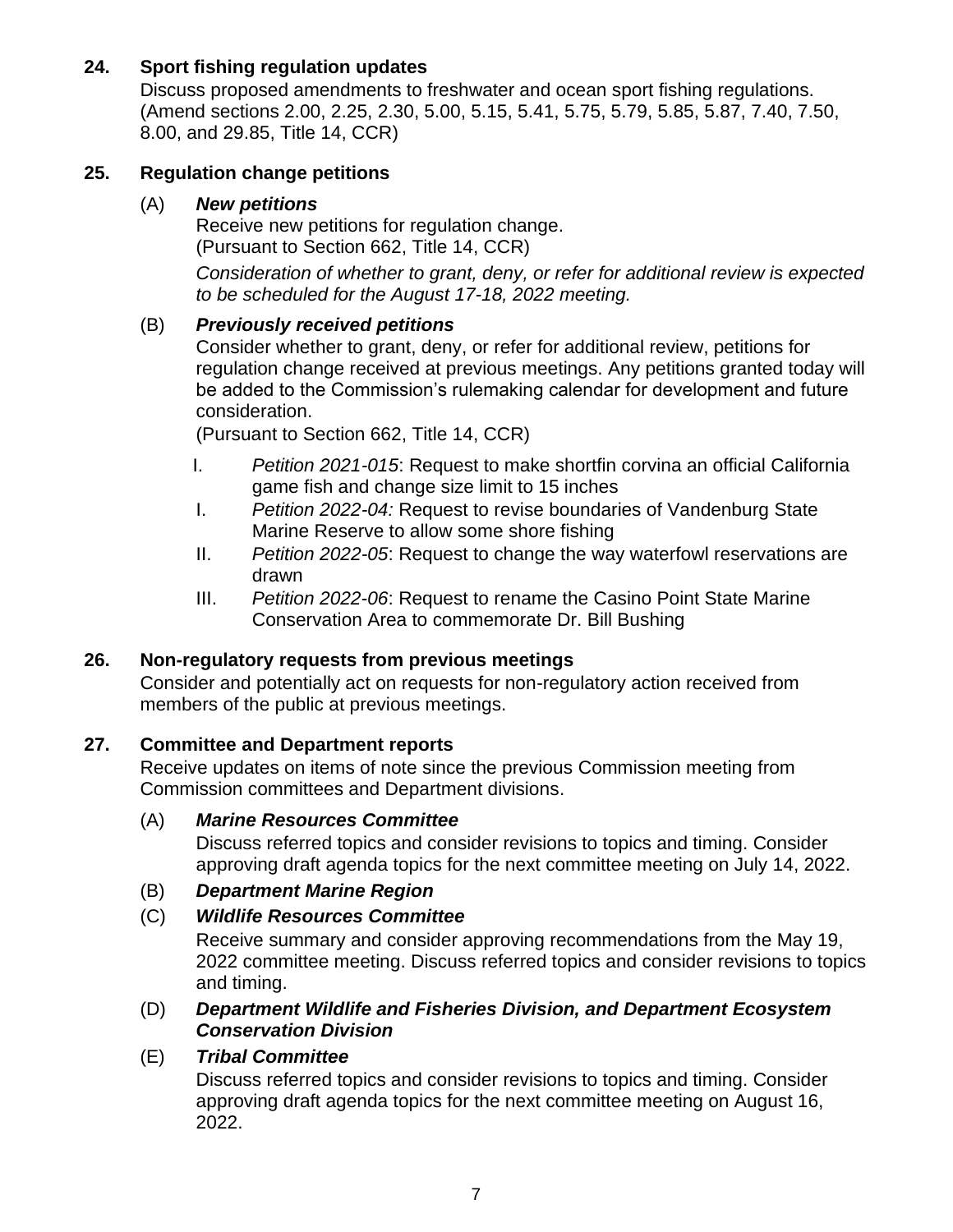## **28. Commission administrative items**

- (A) Legislation and other agency regulations
- (B) Rulemaking timetable updates
- (C) Next meeting August 17-18, 2022
- (D) Discuss draft meeting dates and locations for 2023
- (E) New business

Adjourn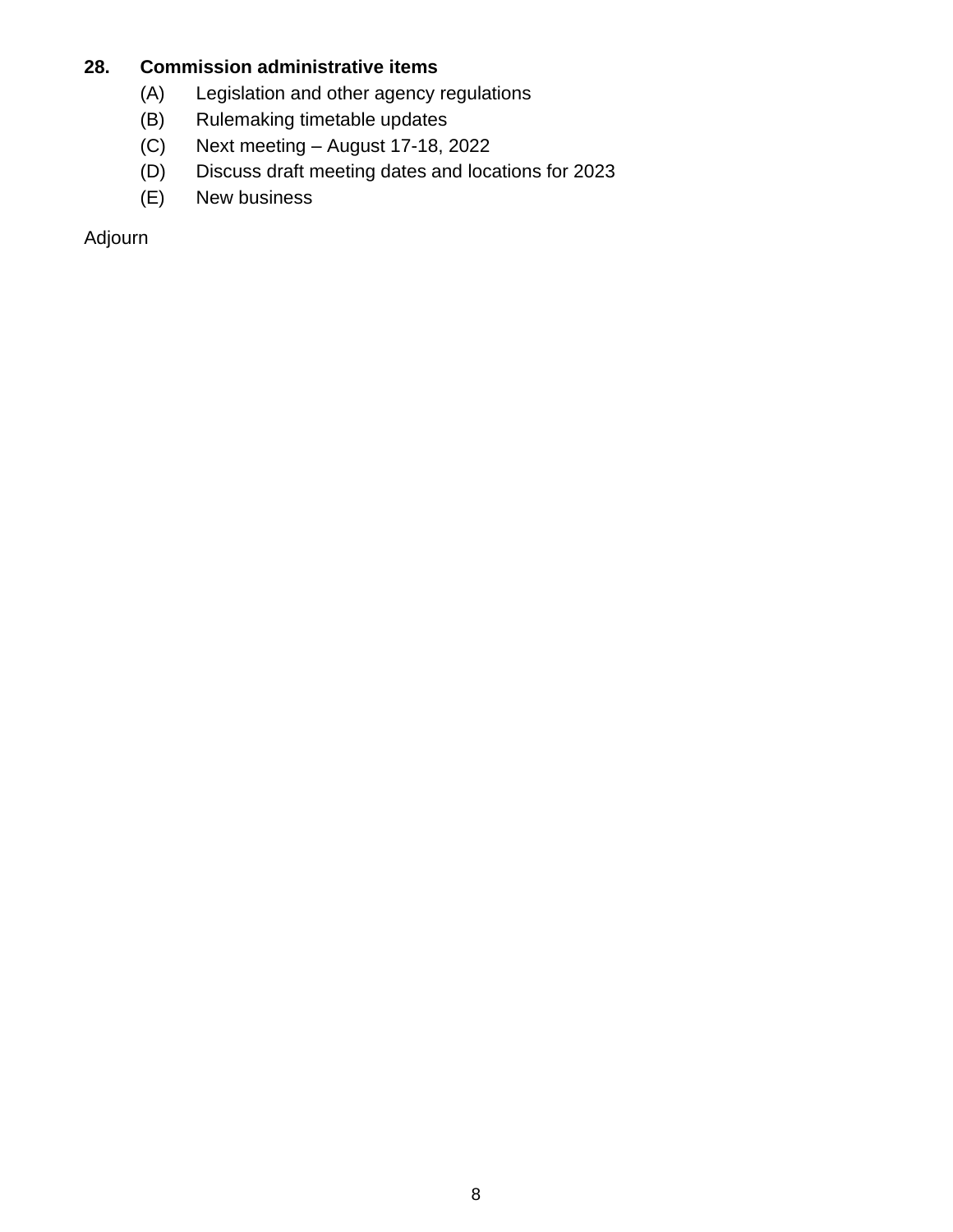## **EXECUTIVE SESSION**

## (Not Open to Public)

At a convenient time during the regular agenda of the meeting listed above, the Commission will recess from the public portion of the agenda and conduct a closed session on the agenda items below. The Commission is authorized to discuss these matters in a closed session pursuant to Government Code Section 11126, subdivisions (a)(1), (c)(3), and (e)(1), and Fish and Game Code Section 309. After closed session, the Commission will reconvene in public session, which may include announcements about actions taken during closed session.

- (A) Pending litigation to which the Commission is a Party
	- I. Almond Alliance of California et al. v. California Fish and Game Commission and California Department of Fish and Wildlife (bumble bees California Endangered Species Act determination)
	- II. The Ballona Wetlands Land Trust v. California Fish and Game Commission (Ballona Wetlands Ecological Reserve petition for regulation change)
	- III. California Construction and Industrial Materials Association et al. v. California Fish and Game Commission (western Joshua tree California Endangered Species Act determination)
	- IV. Albert Thomas Paulek v. California Fish and Game Commission (CEQA determination regarding Section 749.10, Title 14, CCR authorizing take of western Joshua tree under 2084)
	- V. Albert Thomas Paulek v. California Fish and Game Commission (CEQA determination regarding Sections 749.11 and 749.12, Title 14, CCR authorizing take of western Joshua tree under section 2084)
	- VI. Fall River Conservancy and California Trout v. California Fish and Game Commission and California Department of Fish and Wildlife (CEQA determination regarding amendments to inland trout regulations)
- (B) Possible litigation involving the Commission
- (C) Staffing
- (D) Deliberation and action on license and permit items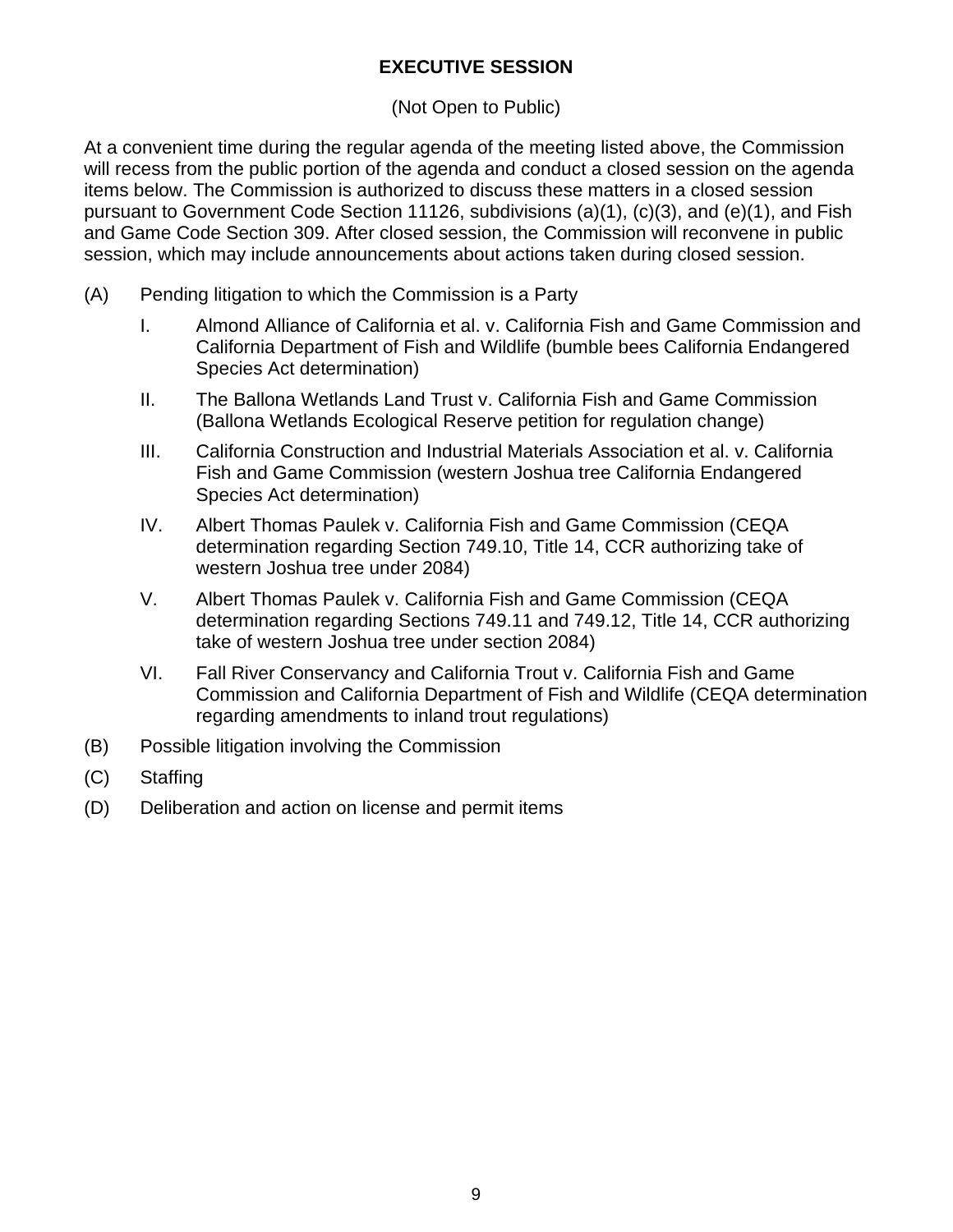## **California Fish and Game Commission 2022 Meeting Schedule**

**Note: As meeting dates and locations can change, please visit [www.fgc.ca.gov](http://www.fgc.ca.gov/) for the most current list of meeting dates and locations. All Commission meetings will include a webinar/teleconference option for attendance and every effort will be made to ensure that committee meetings include the same.**

| <b>Meeting Date</b> | <b>Commission Meeting</b> | <b>Committee Meeting</b>                                                                                                           |
|---------------------|---------------------------|------------------------------------------------------------------------------------------------------------------------------------|
| July 14             |                           | <b>Marine Resources</b><br>North Coast Regional Water<br><b>Quality Control Board</b><br>5550 Skylane Blvd<br>Santa Rosa, CA 95403 |
| August 16           |                           | Tribal<br>Fortuna                                                                                                                  |
| <b>August 17-18</b> | Fortuna                   |                                                                                                                                    |
| September 15        |                           | <b>Wildlife Resources</b><br>Los Angeles/Inland Empire                                                                             |
| October 12-13       | <b>Truckee</b>            |                                                                                                                                    |
| November 17         |                           | <b>Marine Resources</b><br>San Diego area                                                                                          |
| December 13         |                           | <b>Tribal</b><br>San Diego area                                                                                                    |
| December 14-15      | San Diego area            |                                                                                                                                    |

*\* Commission and committee meetings are anticipated to include a teleconference option, via webinar and/or phone.*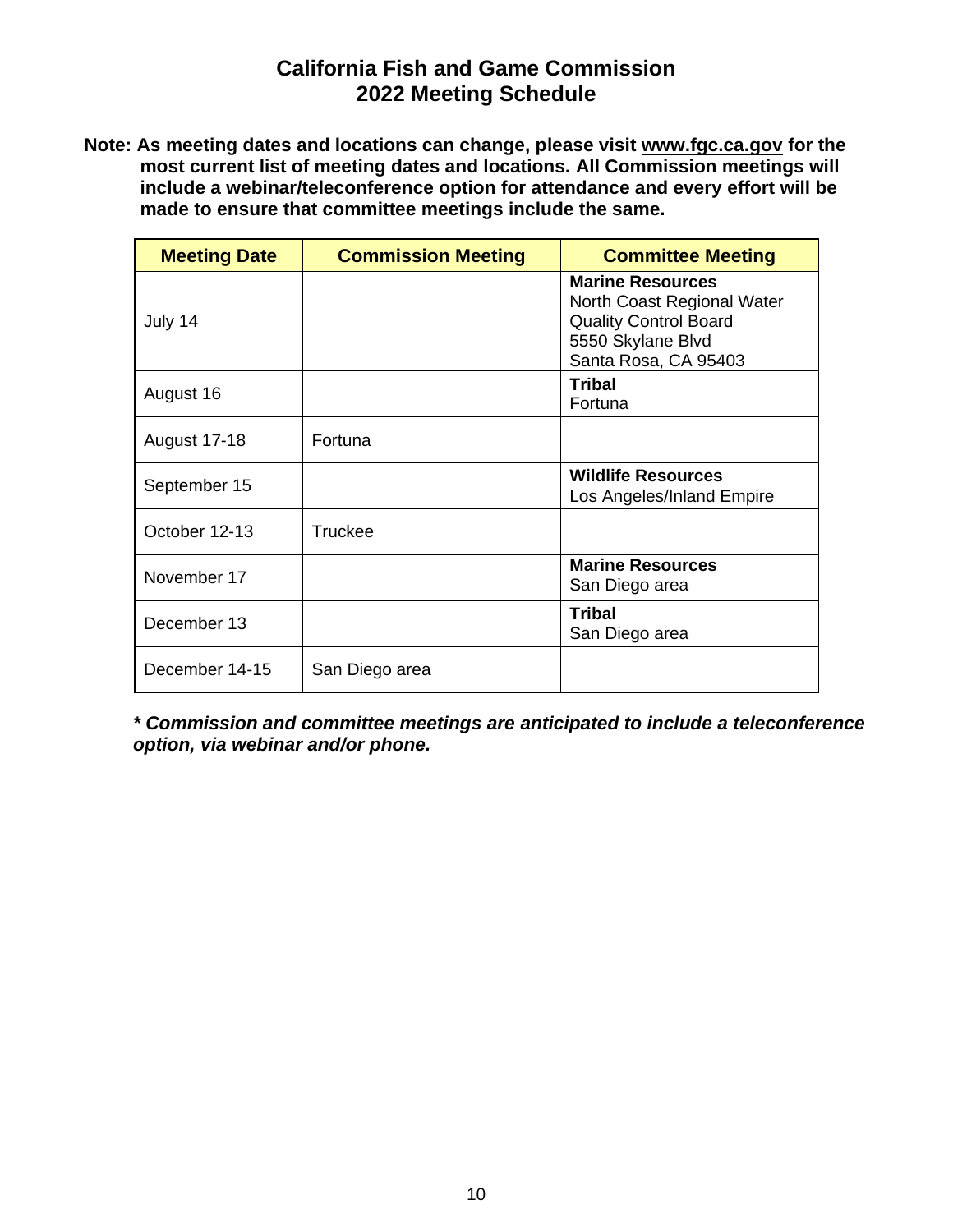# **Other Meetings of Interest**

#### **Association of Fish and Wildlife Agencies**

• September 18-21, 2022 – Fort Worth, TX

## **Pacific Fishery Management Council**

- September 7-14, 2022 Boise, ID
- November 2-8, 2022 Orange County, CA

## **Pacific Flyway Council**

• August 26, 2022 – Juneau, AK

## **Western Association of Fish and Wildlife Agencies**

• July 10-15, 2022 – Oklahoma City, OK

#### **Wildlife Conservation Board**

- August 25, 2022 Sacramento, CA
- November 17, 2022 Sacramento, CA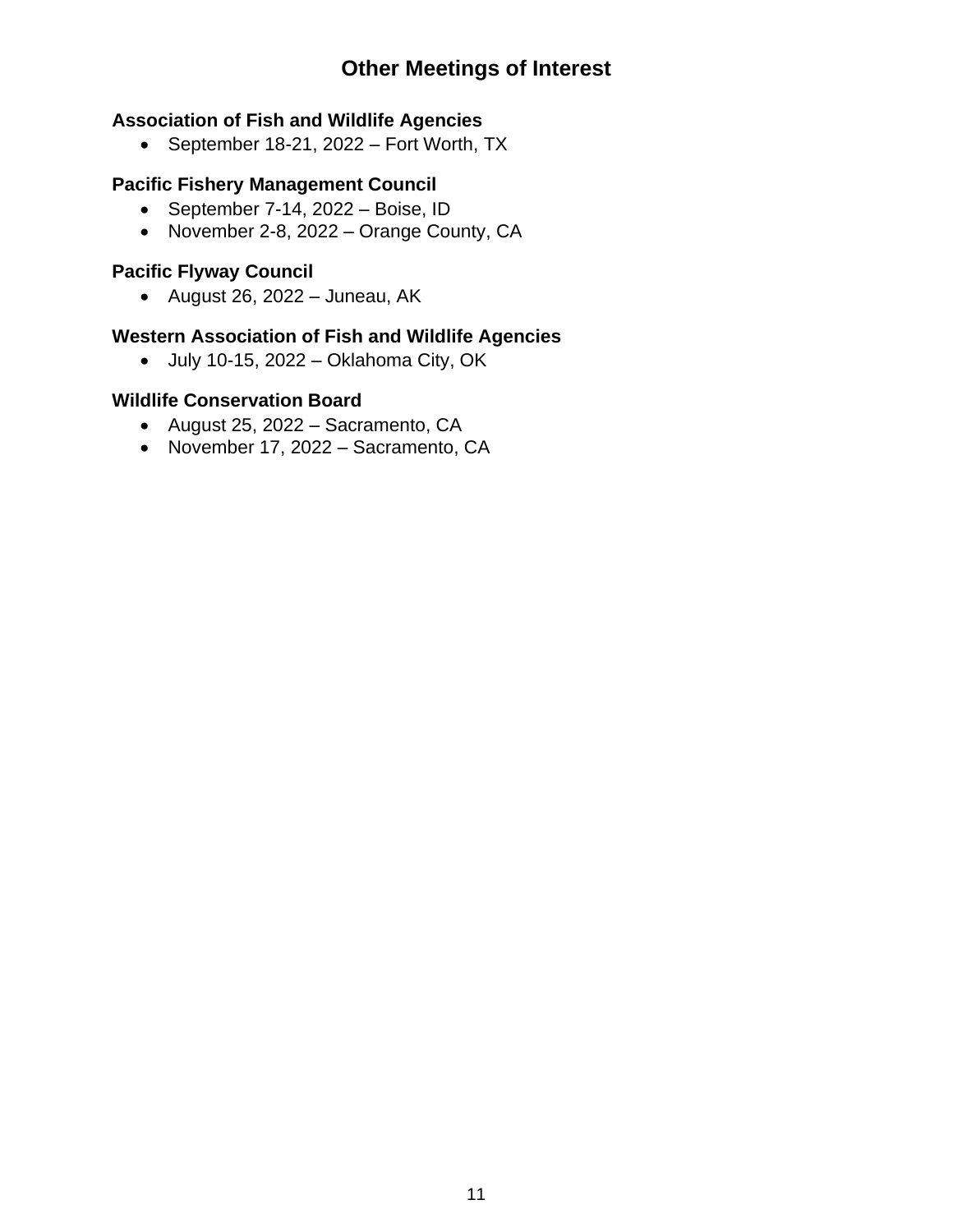# **Important Commission Meeting Procedures Information**

### **Welcome to a Meeting of the California Fish and Game Commission**

April marks the beginning 153 years of operation of the Commission in partnership with the California Department of Fish and Wildlife. Our goal is the preservation of our heritage and conservation of our natural resources through informed decision making; Commission meetings are vital in achieving that goal and we provide this information to be as effective and efficient toward that end. Welcome, and please let us know if you have any questions.

### **Persons with Disabilities**

Persons with disabilities needing reasonable accommodation to participate in public meetings or other Commission activities are invited to contact the Department's Equal Employment Opportunity (EEO) Office at EEO@wildlife.ca.gov. Accommodation requests for facility and/or meeting accessibility and requests for American Sign Language interpreters should be submitted at least two weeks prior to the event. Requests for real-time captioners should be submitted at least four weeks prior to the event. These timeframes are to help ensure that the requested accommodation is met. If a request for an accommodation has been submitted but is no longer needed, please contact the EEO Office immediately.

## **Stay Informed**

To receive meeting agendas and regulatory notices about those subjects of interest to you, visit the Commission's website, [www.fgc.ca.gov,](file://///HQGroup3.AD.Dfg.Ca.Gov/HQ10/Groups/FGC/Meetings/Agendas/Templates/www.fgc.ca.gov) to sign up on our electronic mailing lists.

## **Submitting Written Comments**

The public is encouraged to comment on any agenda item. Submit written comments by one of the following methods: E-mail to [fgc@fgc.ca.gov;](mailto:fgc@fgc.ca.gov) mail to California Fish and Game Commission, P.O. Box 944209, Sacramento, CA 94244-2090; deliver to California Fish and Game Commission, 715 P Street, 16<sup>th</sup> Floor, Sacramento, CA 95814 (you must call at least one business day in advance to arrange delivery). Materials provided to the Commission may be made available to the general public.

### **Comment Deadlines**

The *Comment Deadline* for this meeting is **5:00 p.m. on June 2, 2022**. Written comments received at the Commission office by this deadline will be made available to Commissioners prior to the meeting.

#### The *Supplemental Comment Deadline* for this meeting is **noon on June 10, 2022**. Comments received by this deadline will be made available to Commissioners at the meeting.

Written comments will not be accepted after the supplemental comment deadline.

## **Petitions for Regulation Change**

Any person requesting that the Commission adopt, amend, or repeal a regulation must complete and submit form FGC 1, *Petition to the California Fish and Game Commission for Regulation Change* (as required by Section 662, Title 14, CCR), available at [https://fgc.ca.gov/Regulations/Petition-for-Regulation-Change.](https://fgc.ca.gov/Regulations/Petition-for-Regulation-Change) To be received by the Commission at this meeting, petition forms must be delivered by the *Supplemental Comment*  **Deadline** (or delivered in person at the meeting during the regulation change petitions agenda item). Petitions received at this meeting will be scheduled for consideration at the next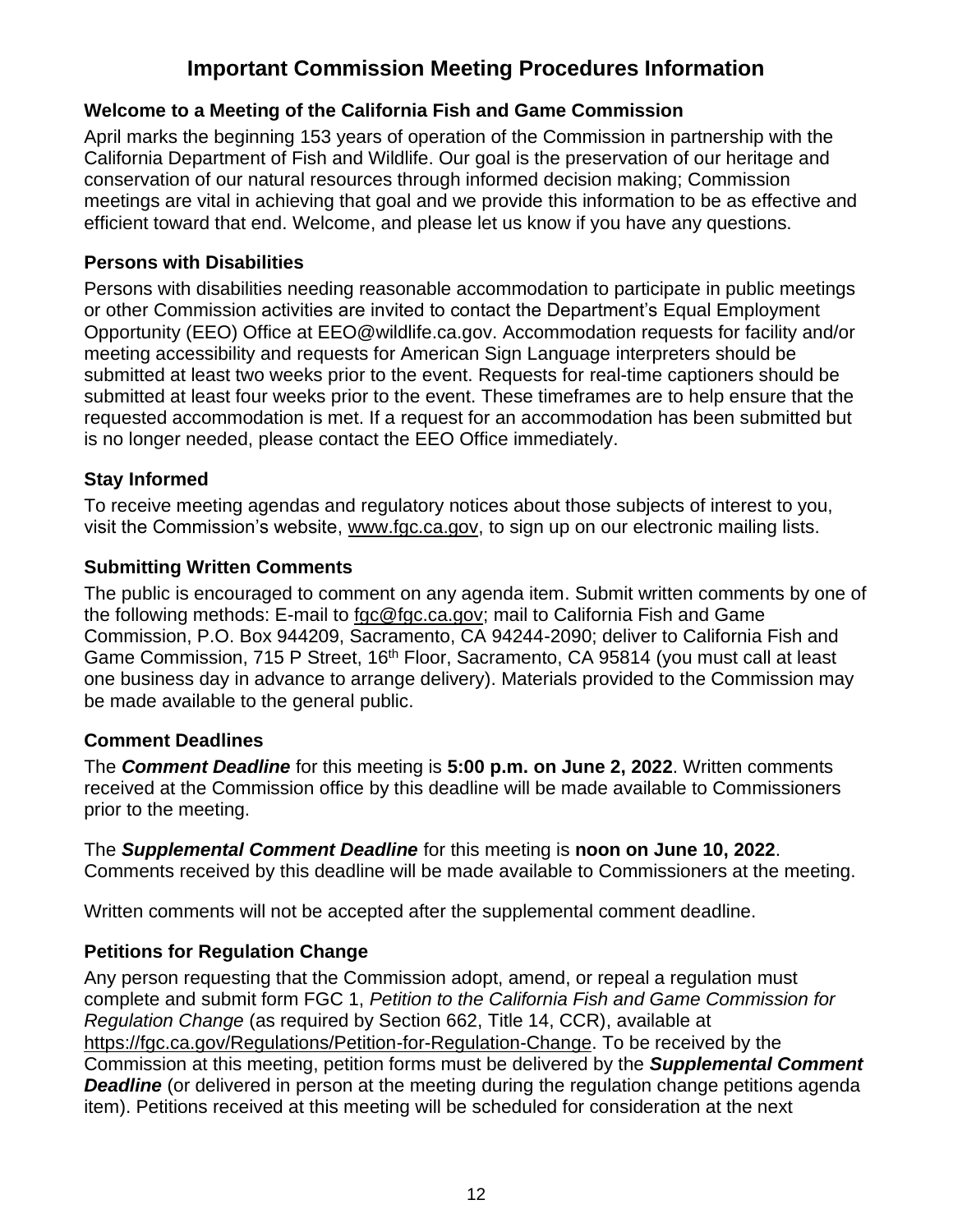regularly scheduled business meeting, unless the petition is rejected under staff review pursuant to subsection 662(b), Title 14, CCR.

### **Non-Regulatory Requests**

All non-regulatory requests will follow a two-meeting cycle to ensure proper review and thorough consideration of each item. All requests submitted by the *Supplemental Comment*  **Deadline** (or heard during general public comment at the meeting) will be scheduled for receipt at this meeting and scheduled for consideration at the next regularly scheduled business meeting.

### **Speaking at the Meeting**

*To speak on an agenda item in-person***,** please complete a "speaker card" and provide it to the designated staff member before the agenda item is announced. Cards will be available near the entrance of the meeting room. Only one speaker card is necessary for speaking to multiple items.

*To speak on an agenda item by webinar/teleconference,* pre-registration via Zoom is requested and highly encouraged; please see the [instructions for joining the meeting](https://nrm.dfg.ca.gov/FileHandler.ashx?DocumentID=199050&inline) to preregister. If you do not pre-register to speak, you will be asked to "raise" your hand either through the Zoom function or by pressing \*9 once on your phone when prompted at the beginning of the agenda item.

- 1. In-person speakers will be identified in groups; please line up when your name is called. Speakers by webinar/teleconference will be identified two at a time; please pay attention to when your name is called.
- 2. When addressing the Commission, please give your name and the name of any organization you represent, and provide your comments on the item under consideration.
- 3. If there are several speakers with the same concerns, please appoint a spokesperson and avoid repetitive testimony.
- 4. The presiding commissioner will allot between one and three minutes per speaker per agenda item, subject to the following exceptions:
	- a. The presiding commissioner may allow up to five minutes to an individual speaker if a minimum of three individuals who are present when the agenda item is called have ceded their time to the designated spokesperson, and the individuals ceding time forfeit their right to speak to the agenda item.
	- b. In-person participants ceding their time shall complete a speaker card and approach the staff table with the spokesperson so that staff may confirm the presence of those ceding their time. Those participating via Zoom and ceding their time to another speaker, must pre-register to speak on the agenda item, indicate in their registration to whom they are ceding their time, and be present on Zoom during the agenda item.
	- c. Individuals may receive advance approval for additional time to speak if requests for additional time to speak are received by email or delivery to the Commission office by the *Supplemental Comment Deadline*. The president or designee will approve or deny the request no later than 5:00 p.m. two days prior to the meeting.
	- d. An individual requiring an interpreter is entitled to at least twice the allotted time pursuant to Government Code Section 11125.7(c).